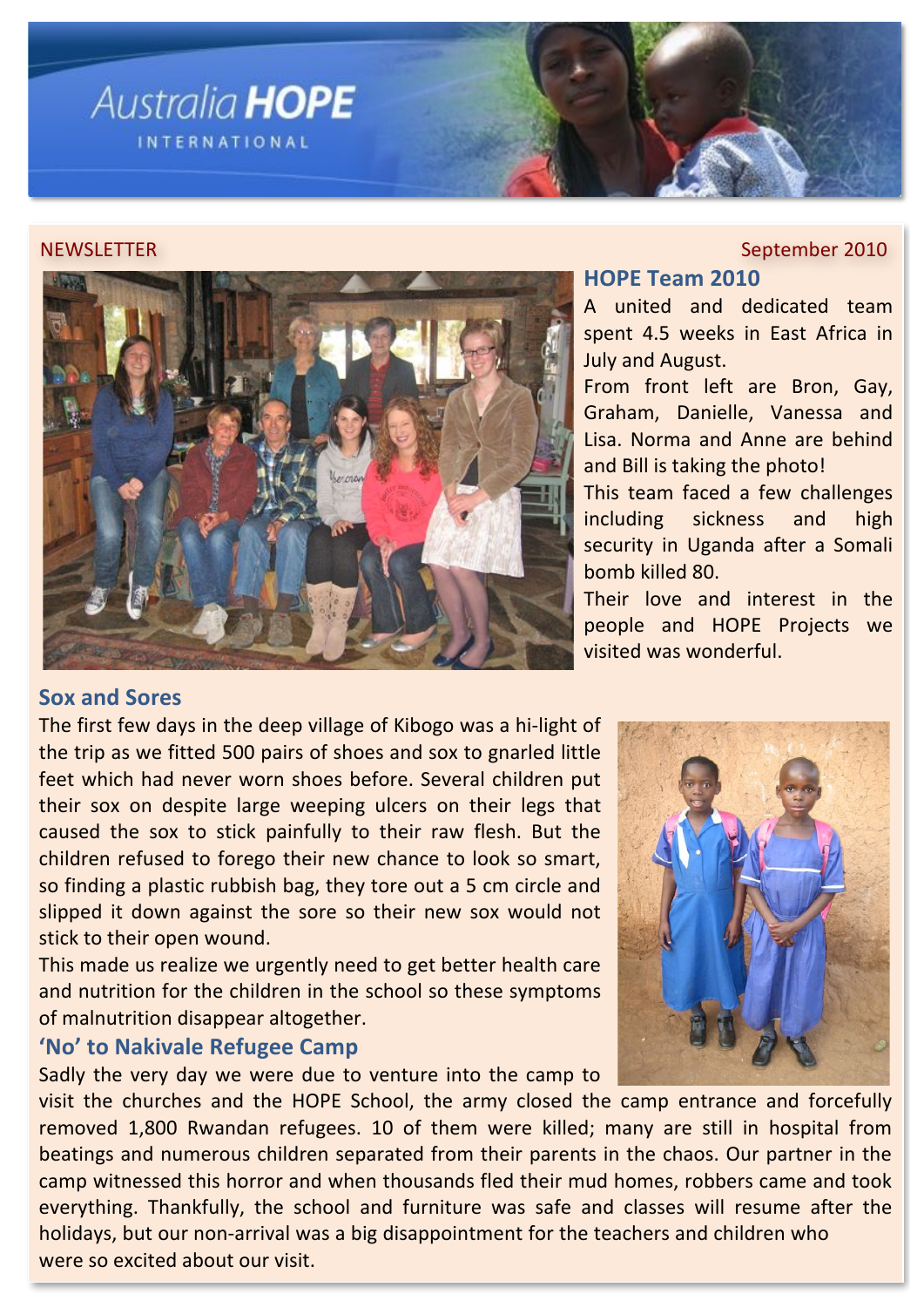



# **Hearts and Hospital**

Our HOPE Team 2010 visited Kampala's largest hospital with the Hospital Care Team from partner **COME** Uganda. 200 children in the children's ward received encouragement, prayer and a glimmer of joy in the midst of their suffering. Hearts went out to many children there with no carer, parent or nurse. Small woolen teddies made by the grandmother of Vanessa brought a smile to many small faces.

COME Uganda do an amazing work in the hospital with dozens of workers assisting patients and staff to cope with the suffering of people in their sicknesses and poverty.

Please enquire if you can give financially to this well placed ministry area.





### Courage x 2!

Anna featured years ago when as a smaller child she was terribly burnt. But in the process of getting urgent help for her, her kindness and courage became obvious; something we will never forget.

Her courage has once again come to the fore. After being taken by her usually absent father to a village, she and her 3 siblings found

themselves in a bad situation, far from the sense of love and hope they were experiencing in their HOPE School in Lugala with partner COME. Anna's mother travelled to the village and brought the children before a judge to see if she could retrieve her desperately unhappy children. The judge ruled that the father was to keep the children, and when all seemed lost,

Anna stood up to him and spoke her mind. In the end, the judge gave in, and released her to go back with her mother. She returned but sadly without her siblings who continued to struggle in the village.

So Anna and mother again returned to the judge and realizing that this young girl was so determined that her siblings also return, he ruled in Anna's favour again!

The sibling children had lost their sponsorship and place in school in those sorry events, but our HOPE team has secured sponsorship for them again. And news just in is that unexpected new spaces in the HOPE School in Lugala have resulted in all the children back safely in school with mama and the people they love.



Anna stands tall with her Siblings after the ordeal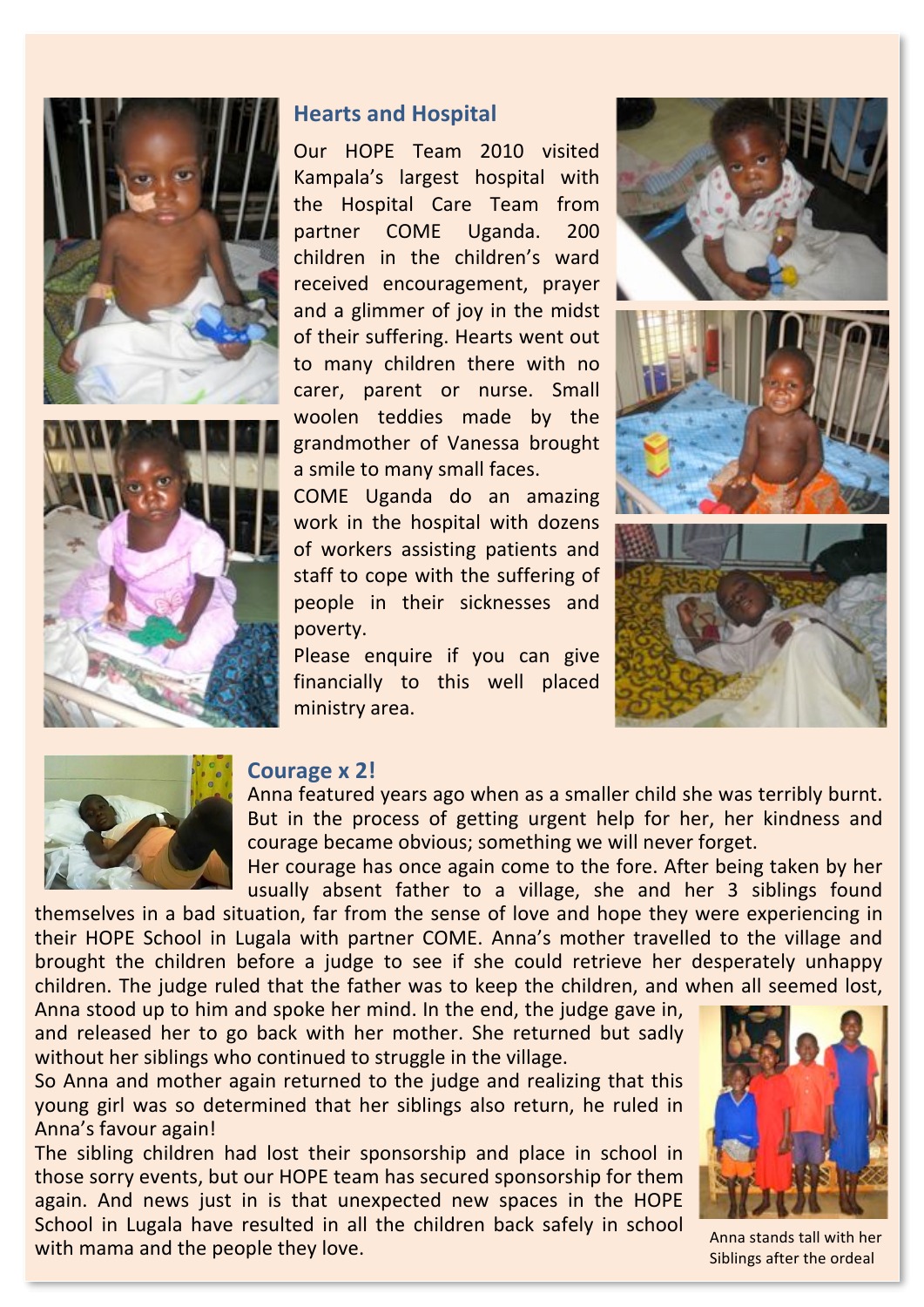

# **The Call of Kakira's Orphans**

For nearly a decade the needs of children in Uganda's largest sugar plantations has never left our thoughts. Our partner 'Hope for the Hurt' struggles to care for many of these children with their emergency health, education and pastoral needs.

Our heart is to build a HOPE School for these children, with operating costs financed from an agricultural project we have just begun. Funds are not available for building the school at present, but if we do not dream it, we will never see it!

We are currently using emergency funds to save the little 5 year old daughter of HIV widow Joyce (right below), Rosemary who was found living under a tree for 3 years needs a second operation, and Mary, our partner co-director, needs at least one hip replacement before she goes lame.

Kakira is a challenging place with desperate human needs. We look forward to what will be developed in the coming years. As a police officer said to us, "You better reach these kids, before they grow to become thieves and sex workers like all the others."

We can bring HOPE to Kakira's orphans.

### We Give Claire a Hand

After collapsing on a cooking fire and losing her arm 2 years ago, we are thrilled to have finally raised the funds necessary to see her fitted with a new arm and hand.

It was such a joy to meet Claire at her new school and hear her courageous goals of wanting to become Uganda's Minister for the Disabled. In the meantime she has been elected head student for the school after being there only 6 months and enjoys many new friends.

Claire travelled to Tanzania to get her arm made and fitted properly. Her story is truly one persistent faith, and of turning your scars into stars.

HOPE is privileged to help such wonderful young people determined to make a positive difference in their nation despite their difficult circumstances.